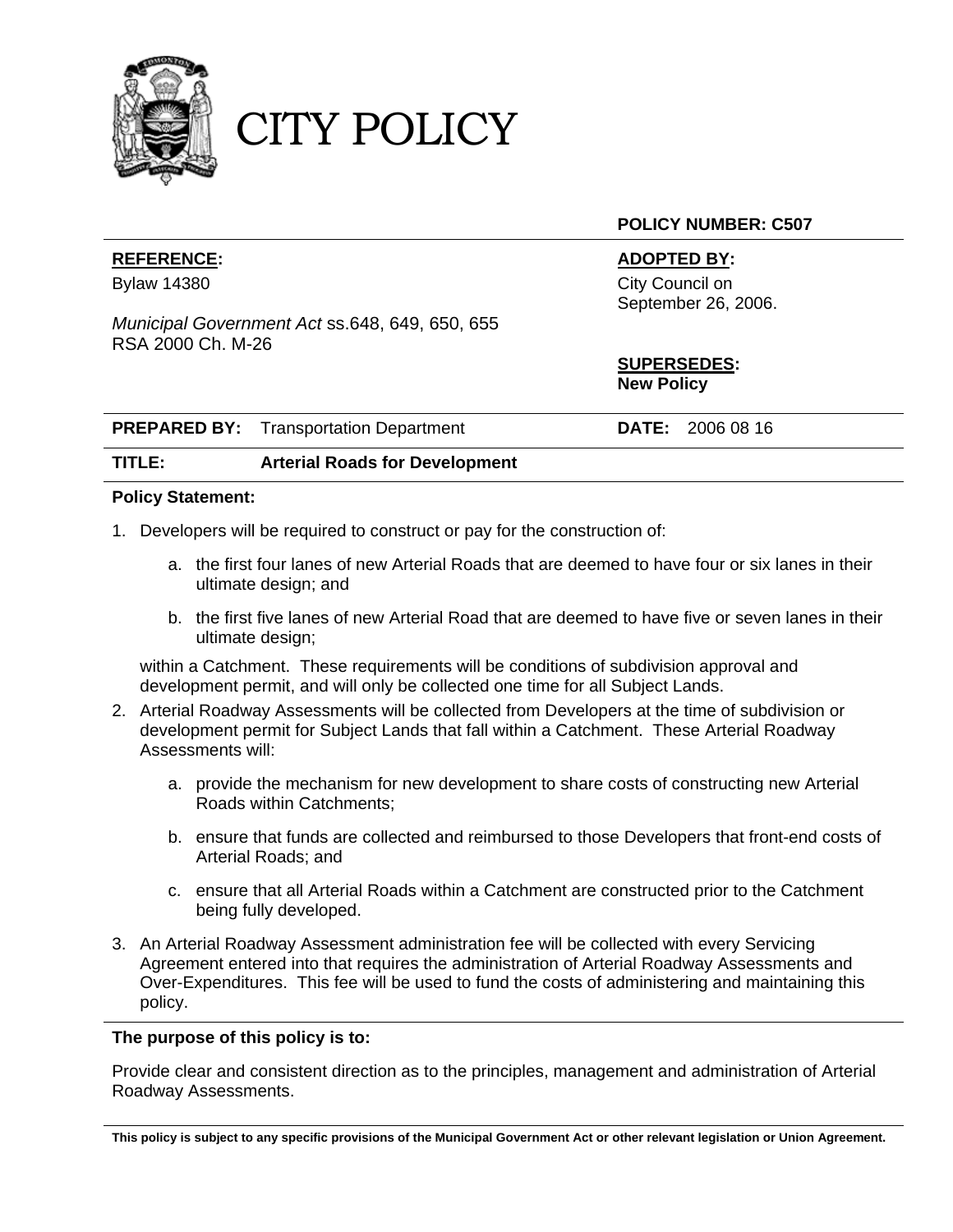

|                                |                                       | <b>POLICY NUMBER:</b>  | C507       |
|--------------------------------|---------------------------------------|------------------------|------------|
| <b>AUTHORITY:</b> City Manager |                                       | <b>EFFECTIVE DATE:</b> | 2007 06 04 |
| TITLE:                         | <b>Arterial Roads for Development</b> |                        |            |

# 1. DEFINITIONS

- 1.01 Arterial Dedication: shall mean the dedication of land as Arterial Road right-ofway or as Transit Centre Lands.
- 1.02 Arterial Dedication Rate: shall mean the dollar per area rate that shall be used to credit Developers for Arterial Dedication.
- 1.03 Arterial Road: shall mean a road that serves as a major transportation route between different areas of the City, and for the purposes of this Policy, those Arterial Roads identified in Bylaw 14380 as amended.
- 1.04 Arterial Roadway Assessment ("ARA"): shall mean an amount of money equal to the ARA Rate multiplied by the Assessable Area of the Subject Lands.
- 1.05 Arterial Roadway Assessment Rate ("ARA Rate"): shall mean a rate equal to:
	- a) the total Construction Costs of Arterial Improvements left to be constructed in a Catchment;

**PAGE: Page 1 of 14** 

- b) plus any Over-Expenditures being carried by Previous Developers in the Catchment;
- c) less any Catchment funds being held in trust;
- d) all divided by the total remaining Assessable Area of the Catchment that is yet to be:
	- i. assessed, in those Catchments that consist solely of Industrial Lands; or
	- ii. developed, in those Catchments that do not consist solely of Industrial Lands.
- 1.06 Arterial Improvements: shall mean improvements within the Arterial Road rightof-way necessary for proper functioning of the Arterial Road.
- 1.07 Assessable Area: shall mean the total area of a given piece of land less:
	- a) any area designated or to be designated as a public utility lot, municipal and/or school reserve and environmental reserve;
	- b) any area dedicated or to be dedicated for Arterial Roads, Transit Centre Lands or park 'n ride facilities;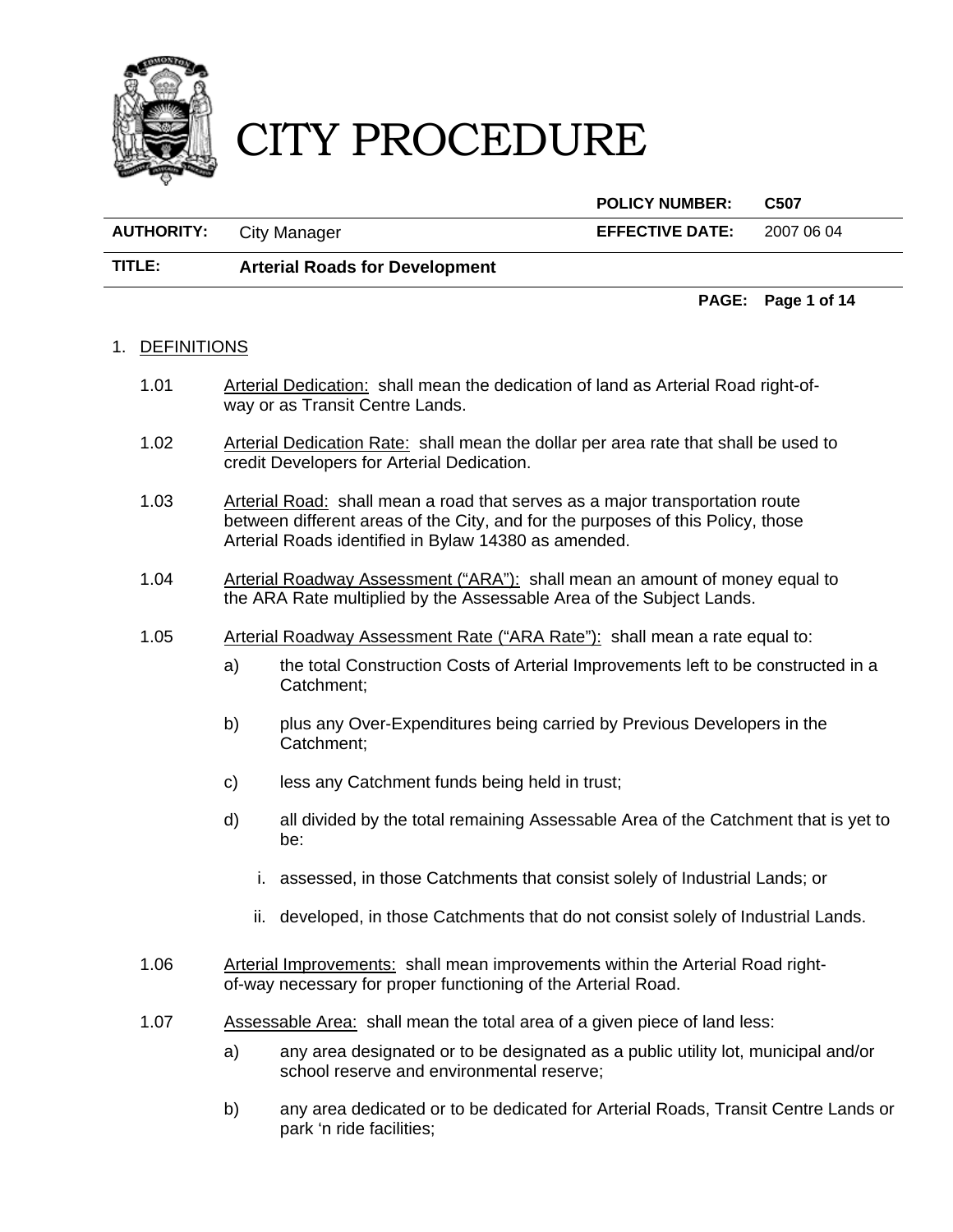

 **POLICY NUMBER: C507 AUTHORITY:** City Manager **EFFECTIVE DATE:** 2007 06 04 **TITLE: Arterial Roads for Development PAGE: Page 2 of 14**  c) any area of land used for a pipeline or overhead power transmission line right-ofway; and d) the area used or to be used for a freeway or provincial highway. 1.08 Catchment: shall mean an area of Edmonton that is served by particular portions of Arterial Roads as more particularly identified in Bylaw 14380 as amended. 1.09 City: shall mean the Municipal Corporation of the City of Edmonton. 1.10 City Manager: shall mean the Chief Administrative Officer of the City or his/her delegate. 1.11 Construction Cost: shall mean: a) in the case of improvements that have been constructed, the actual cost of constructing the Arterial Road; b) in the case of improvements that are the subject of detailed design prepared by a Professional Engineer, the estimated cost of construction based on the detailed design;

- c) in the case of improvements that are the subject of conceptual design, the estimated cost of construction based on conceptual design; and
- d) in all cases shall include the value attributed to the lands dedicated as Arterial Road right-of-way or as Transit Centre Lands, which will equal to the area of Arterial Dedication or Transit Centre Lands, multiplied by the Arterial Dedication Rate.
- 1.12 Council: shall mean the Municipal Council of the City of Edmonton.
- 1.13 Developer: shall mean any applicant for subdivision or development permit within a Catchment, or any person, including the City of Edmonton, that has incurred Construction Costs for an Arterial Road.
- 1.14 Industrial Lands: shall mean any lands zoned or to be zoned for industrial purposes, and more specifically any lands deemed for industrial use within the Zoning Bylaw.
- 1.15 Interest: shall mean the Interest Rate times the number of years a Developer has carried an Over-Expenditure rounded down to the nearest whole number of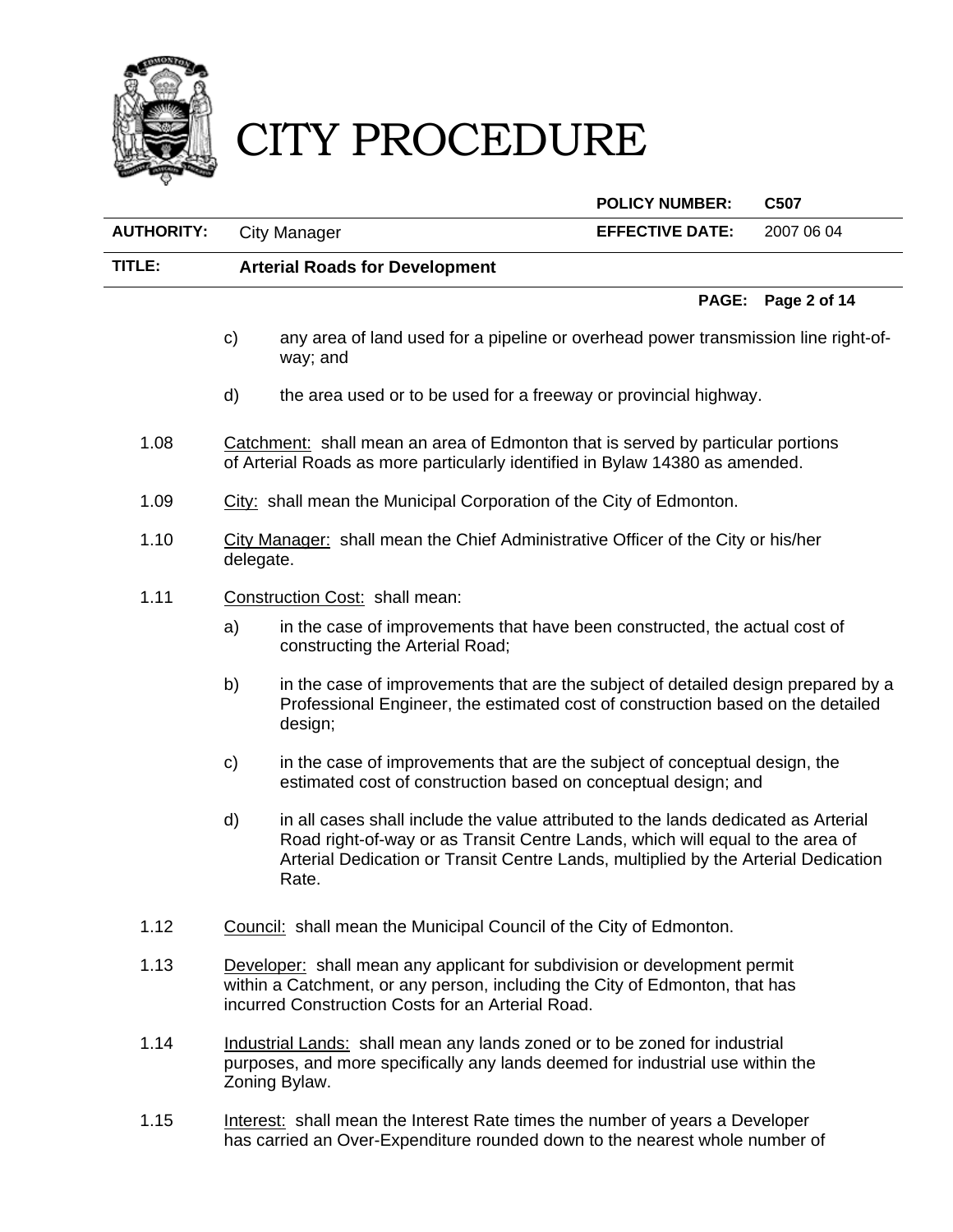

**POLICY NUMBER: C507** 

| <b>AUTHORITY:</b> | City Manager                          | <b>EFFECTIVE DATE:</b> | 2007 06 04 |  |
|-------------------|---------------------------------------|------------------------|------------|--|
| TITLE:            | <b>Arterial Roads for Development</b> |                        |            |  |

#### **PAGE: Page 3 of 14**

years. A Developer is deemed to have incurred an Over-Expenditure starting on the later of the following dates:

- a) the Developer's completion of the Arterial Roadway such that it is open and operational to the satisfaction of the Transportation Department, along with the submission of actual and estimated to complete Construction Costs; or
- b) the Developer's payment of a contribution towards a previous Developer's Over-Expenditure.

In the event that the Developer did not incur Construction Costs, the date the Over-Expenditure is incurred shall be the date the Developer pays their ARA.

- 1.16 Interest Rate: shall mean the lesser of:
	- a) an annual rate equal to the prime rate charged by the Main Branch of the Toronto Dominion Bank in Edmonton plus one per cent, on January 1 of the year for which interest is to be calculated; or
	- b) an annual rate of interest equal to the percentage change in the Edmonton Non-Residential Construction Price Index, published from time to time by Statistics Canada, from the third quarter of two previous calendar years to the third quarter of the previous calendar year from the year in which interest is to be calculated. Notwithstanding anything herein, if the change in the Edmonton Non-Residential Price Index for any period is a negative sum then the value of the annual rate pursuant to this Bylaw shall be equal to zero.
- 1.17 Over-Expenditure: shall mean the amount by which the sum of:
	- a) a Developer's Construction Costs for Arterial Roads; and
	- b) a Developer's contribution to a Previous Developer's Over-Expenditure,

exceeds the Developer's ARA owing. For greater clarity, a Developer has not incurred an Over-Expenditure until such time that the Arterial Road has been constructed and the actual Construction Costs have been approved by the City. Any Interest that may have accrued on a Developer's Over-Expenditure is also Over-Expenditure.

1.18 Previous Agreement: shall mean a Servicing Agreement that was previously entered into by a Developer for the payment of ARAs and/or the construction of Arterial Improvements.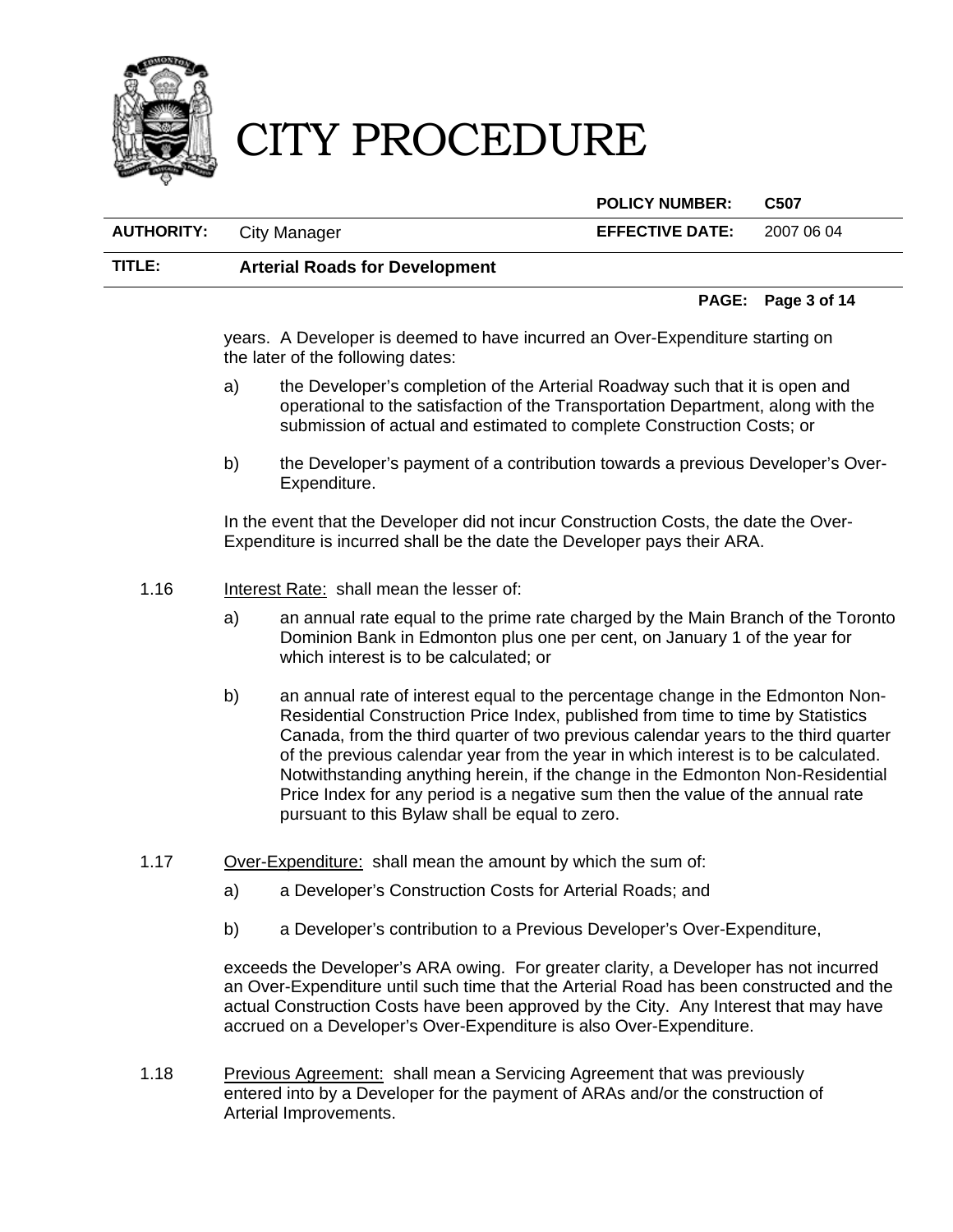

 **POLICY NUMBER: C507 AUTHORITY:** City Manager **EFFECTIVE DATE:** 2007 06 04 **TITLE: Arterial Roads for Development PAGE: Page 4 of 14**  1.19 Previous Area: shall mean the Assessable Area of a Previous Agreement.

- 1.20 Professional Engineer: shall have the same meaning as in the *Engineering, Geological and Geophysical Professions Act* RSA 2000 ch. E-11.
- 1.21 Servicing Agreement: shall mean an agreement entered into between a Developer, or group of Developers, and the City for the payment of ARAs and/or the construction of Arterial Improvements.
- 1.22 Subject Lands: shall mean:
	- a) a parcel or parcels that are the subject of a development permit application; or
	- b) the parcel or parcels that are to be created through a subdivision application and may include any un-subdivided remnant which, in the opinion of the subdivision authority, is unlikely to be subdivided again.
- 1.23 "Transit Centre Lands": shall mean the area of land designated as a transit centre which is or is to be dedicated to the City, and for the purposes of this Policy, those transit centres identified in the Arterial Roads for Development Bylaw.
- 1.24 "Zoning Bylaw": shall mean the City of Edmonton Zoning Bylaw #12800 or any other bylaw that fulfills the requirements of a land use bylaw under the Municipal Government Act RSA 2000 ch. M-26, as amended.

# 2. PROCEDURES

### 2.01 Meeting Arterial Roadway Requirements Through Arterial Roadway **Assessments**

- 2.01.1 Arterial Roadway Assessments (ARAs) will be required as a condition of subdivision approval or development permit, whichever first occurs, and be payable at the time a Servicing Agreement is signed for the Subject Lands.
- 2.01.2 The ARA for the Subject Lands will be based upon a benefiting proportion of the estimated costs of constructing the Arterial Improvements and dedicating Arterial Road right-of-way and Transit Centre Lands that are required within the Catchment. The Catchments and associated Arterial Improvements are as described in Bylaw 14380 as amended.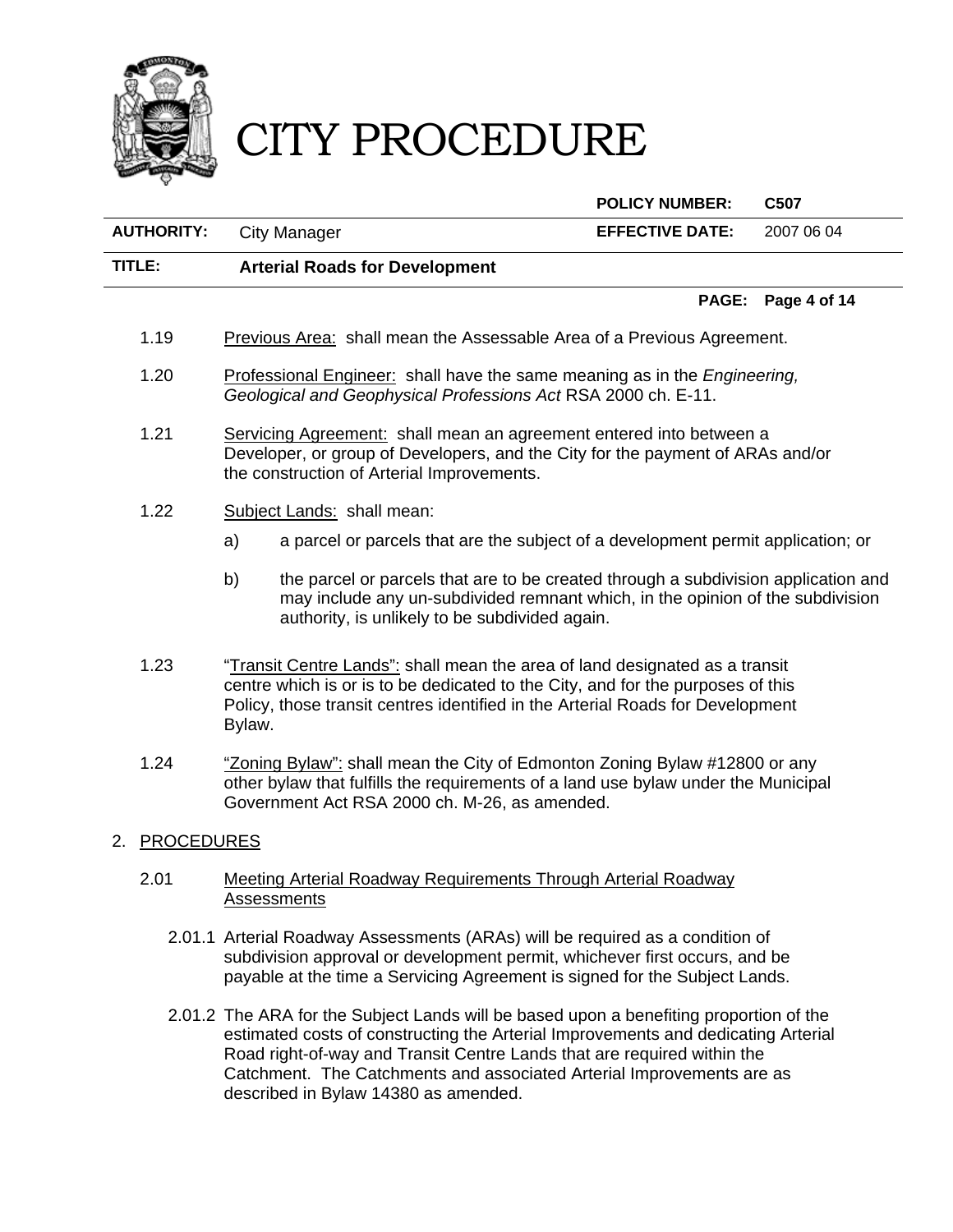

**POLICY NUMBER: C507** 

| <b>AUTHORITY:</b> | City Manager                          | <b>EFFECTIVE DATE:</b> | 2007 06 04 |
|-------------------|---------------------------------------|------------------------|------------|
| TITLE:            | <b>Arterial Roads for Development</b> |                        |            |

#### **PAGE: Page 5 of 14**

- 2.01.3 The ARAs for a Catchment and for Subject Lands will be based in part on the Assessable Area.
- 2.01.4 Each Catchment will have an individual ARA Rate and account used to calculate and track ARAs collected and the disbursement of Over-Expenditure rebates.
- 2.01.5 Cost shareable Arterial Improvements may include, but not be limited to:
	- a) cost of lands dedicated or to be dedicated as Arterial Road right-of-way and Transit Centre Lands;
	- b) road preparation including: excavation, pavement removal, fill, sub-grade preparation, sub-grade stabilization, utility relocation;
	- c) pavement structure including, curb and gutter, pavement, pavement marking;
	- d) asphalt multi-use trails and concrete sidewalk;
	- e) street lights;
	- f) road drainage including grading, storm sewers and catch basins;
	- g) landscaping;
	- h) signalization of intersections;
	- i) creek crossings;
	- j) preliminary and detailed engineering design and administration costs (based on 15% of the estimated construction costs of the improvements being constructed); and
	- k) any costs incurred by developers in the preparation of arterial roadway concept plans.

2.01.6 Arterial Improvements that are not cost shareable include, but are not limited to:

- a) any temporary improvements required to tie back to existing roadways;
- b) the costs of removing any temporary improvements that were previously constructed for the purposes of tying back to existing roadways; and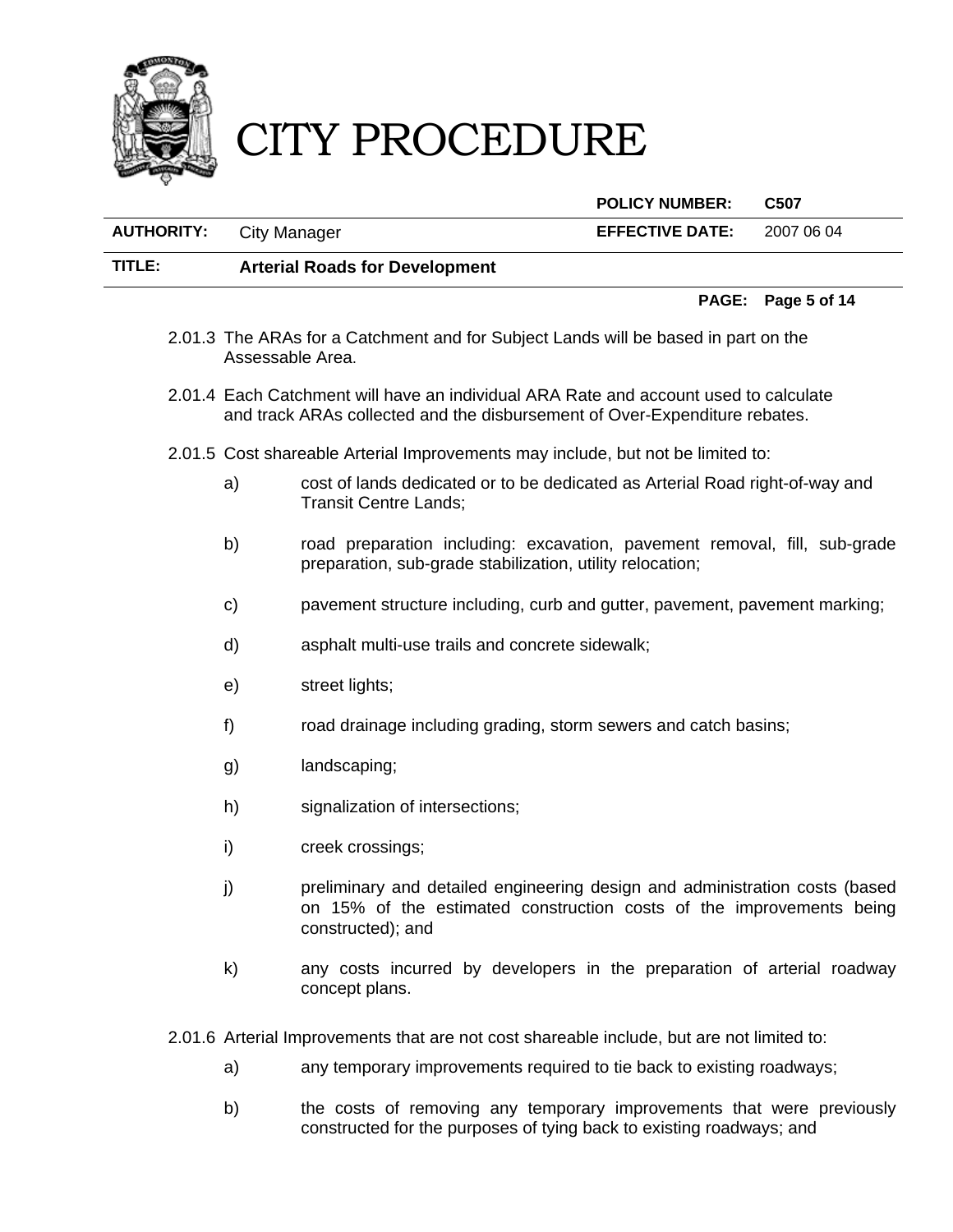

 **POLICY NUMBER: C507 AUTHORITY:** City Manager **EFFECTIVE DATE:** 2007 06 04 **TITLE: Arterial Roads for Development PAGE: Page 6 of 14**  c) improvements needed solely for access to private sites (such as multi-family

residential, commercial and industrial parcels requiring access directly off an Arterial Road) and are determined to not benefit the entire Catchment.

2.01.7 The administration of ARAs is comprised of the following major components:

- a) determining Catchments and Assessable Areas;
- b) assigning Arterial Improvements required by the Catchment;
- c) estimating the Arterial Improvement Construction Costs;
- d) determining the Catchment ARA Rates;
- e) ARA and Over-Expenditure calculations;
- f) recovering Over-Expenditures;
- g) management of Catchment fund balances; and
- h) adjustments to Over-Expenditures to account for actual Construction Costs
- 2.02 Determining Catchment Boundaries and Developable Areas
	- 2.02.1 A Catchment is generally defined as an Area Structure Plan, however may be any statutory plan, or consist of several statutory plans. Exact Catchment boundaries are identified in Bylaw 14380 as amended.
	- 2.02.2 At the time of establishing a new Catchment, whether at the statutory plan phase of development planning or later on, Developers will define both the gross area and Assessable Area of the Catchment. Developers will also be responsible to determine the remaining Assessable Area of a Catchment as part of the annual recalculation of ARA Rates.
- 2.03 Assigning Arterial Roadways to Catchments
	- 2.03.1 The ARA Rate for a Catchment will be based in part upon the Construction Costs of constructing all Arterial Improvements required for the Catchment.
	- 2.03.2 The full costs of Arterial Improvements that fall entirely within a Catchment will be the responsibility of the same Catchment.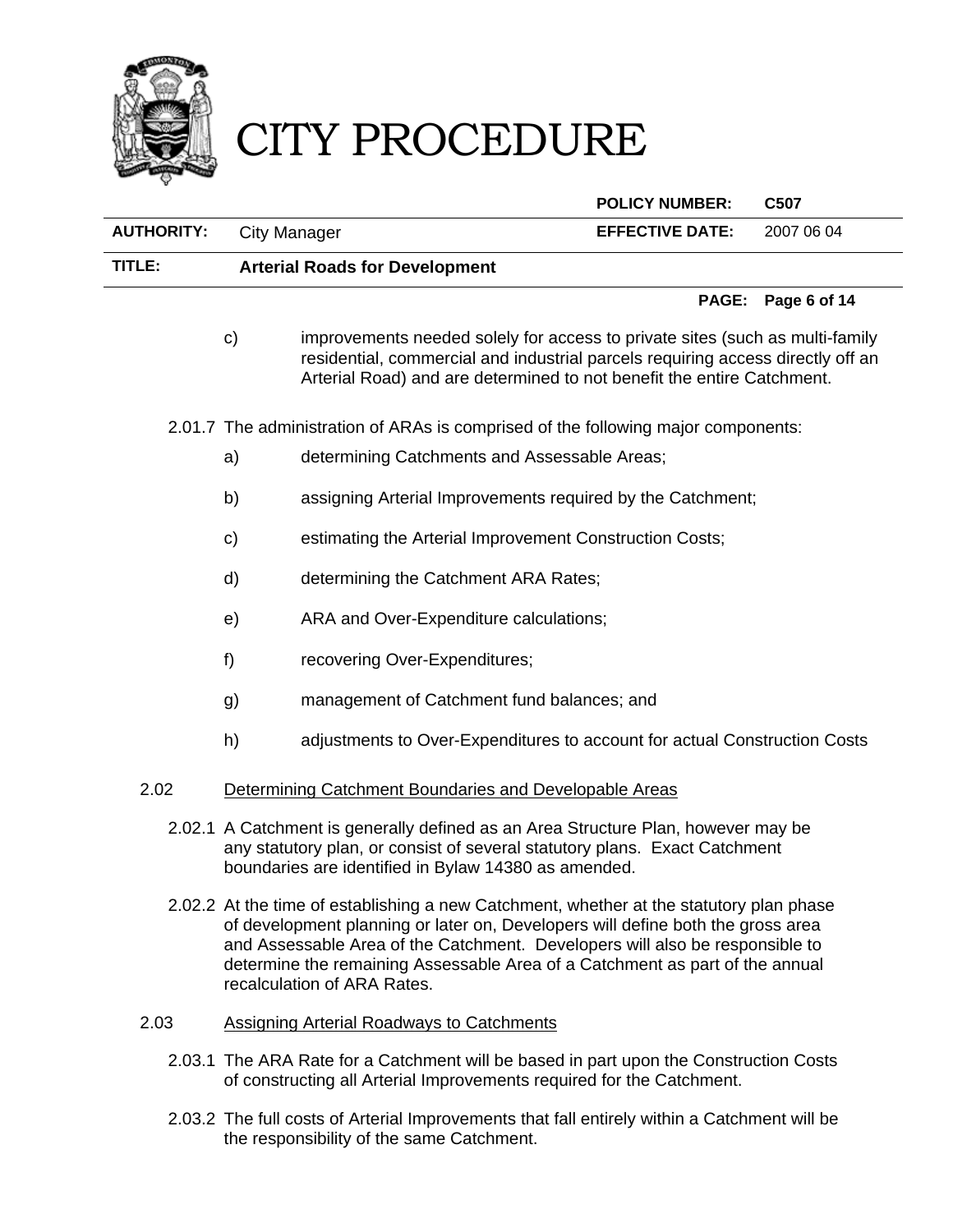

**POLICY NUMBER: C507** 

**AUTHORITY:** City Manager **EFFECTIVE DATE:** 2007 06 04

**TITLE: Arterial Roads for Development** 

### **PAGE: Page 7 of 14**

- 2.03.3 The costs of Arterial Improvements that do not fall entirely within a specific Catchment will be assigned to one or more Catchment by principles set in Appendix "A" attached hereto.
- 2.04 Estimating Arterial Road Costs
	- 2.04.1 Developers shall have Construction Costs for Arterial Improvements within a Catchment prepared, reviewed and stamped by a Professional Engineer. The City will review the Construction Cost estimates and approve them if they are determined to be reasonable.
	- 2.04.2 Construction Cost estimates will be based wherever possible upon up to date unit rates that are agreed to by both the City and the Urban Development Institute.
	- 2.04.3 Developers will have the estimated Construction Costs for any unique facet of Arterial Road construction prepared, reviewed and stamped by a Professional Engineer. The City will review these Construction Cost estimates and approve them if they are determined to be reasonable.
	- 2.04.4 Arterial Dedication Rates shall be determined by the Urban Development Institute and approved by the City if determined to be reasonable.
	- 2.04.5 To help ensure ARA Rates are based upon current values, a Catchment's Construction Costs will be re-evaluated annually, or more often as deemed necessary by the City. Annual adjustments to the ARA Rates will based in part on the following:
		- a) where unit rates and other cost factors have been used as the basis for all or part of the estimated cost, the most current annual unit rates and cost factors at the time of assessment will be applied; and
		- b) where a Developer has estimated the Construction Costs of a unique facet of the Arterial Road construction, the Developer will be required to provide a new estimated Construction Cost based on current unit rates. The estimate shall be reviewed, approved and stamped by a Professional Engineer. The City shall review the estimate and approve it if determined to be reasonable.
	- 2.04.6 All Developers shall submit Construction Costs in a consistent format as directed by the City.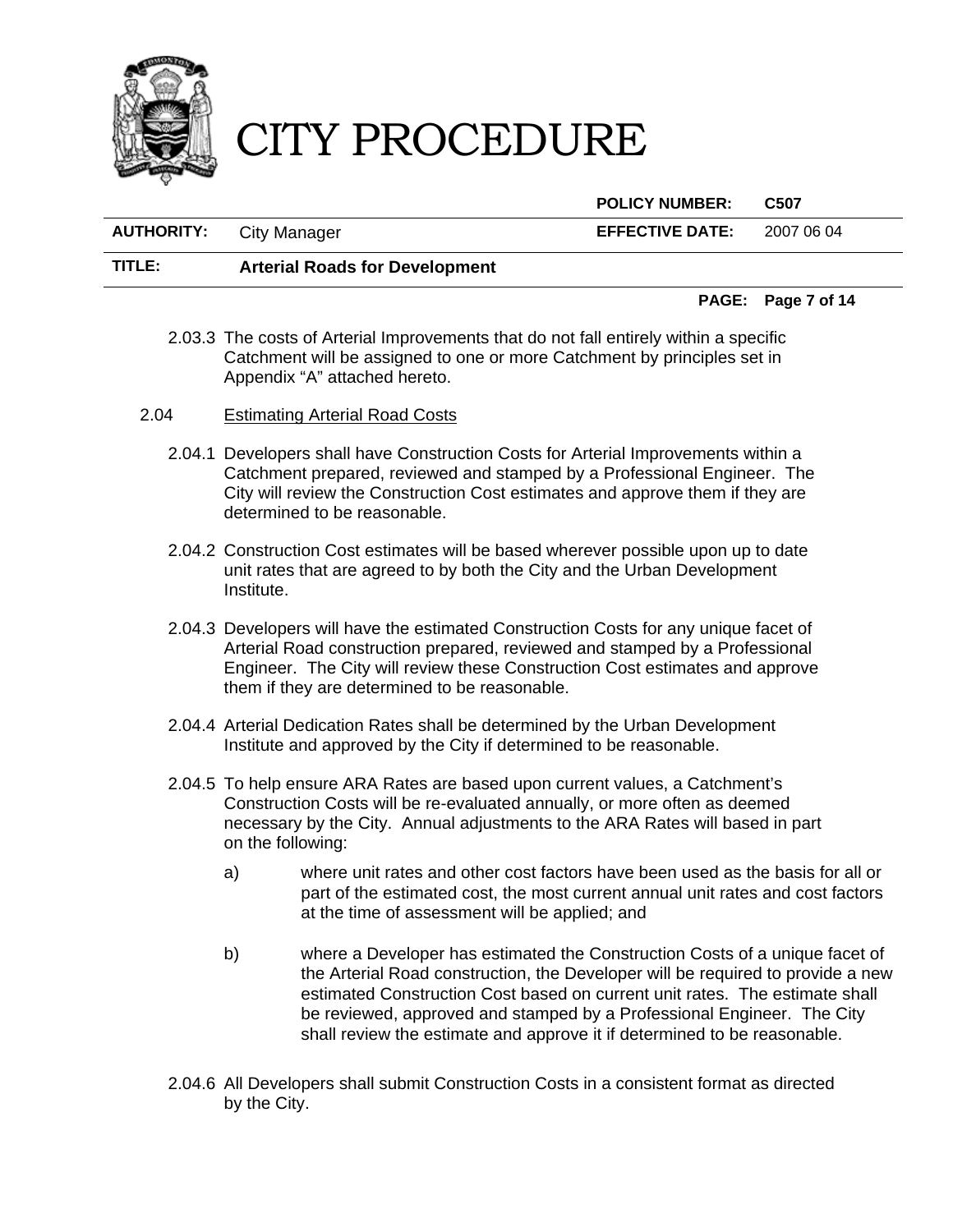

**POLICY NUMBER: C507** 

**AUTHORITY:** City Manager **EFFECTIVE DATE:** 2007 06 04

**TITLE: Arterial Roads for Development** 

**PAGE: Page 8 of 14** 

# 2.05 Calculating ARA Rates

- 2.05.1 ARA Rates will be re-calculated at the beginning of each calendar year, however may be re-calculated more frequently in the event of significant changes to the Catchment, such as boundary adjustments or the removal/addition of significant Arterial Improvements. When an ARA Rate recalculation occurs, the updated rate will be used on a go-forward basis when calculating ARAs to be collected through Servicing Agreements.
- 2.05.2 A Catchment's ARA Rate will be calculated using the following formula:

$$
ARA\_Rate = \frac{RCC + OE - TF + RAD}{RAA}
$$

where:

- RCC = the remaining Construction Costs for the Catchment;
- $\bullet$  OE = the current amount of Over-Expenditure being carried in the basin;
- $TF =$  the funds amount of funds being held in trust for the Catchment;
- RAD = the value of lands remaining to be dedicated as Arterial Road right-of-way and Transit Centre Lands; and
- RAA = the remaining lands to be assessed in the Catchment.

# 2.06 Calculating ARAs Owing and Over-Expenditures Incurred

2.06.1 When a Developer enters into a Servicing Agreement:

- a) in order to pay ARAs owing on Subject Lands; and/or
- b) for the construction of Arterial Improvements;

the City shall collect from that Developer an Arterial Roadway Assessment, if applicable, and calculate an Over-Expenditure incurred by the Developer to be recovered from subsequent Developers.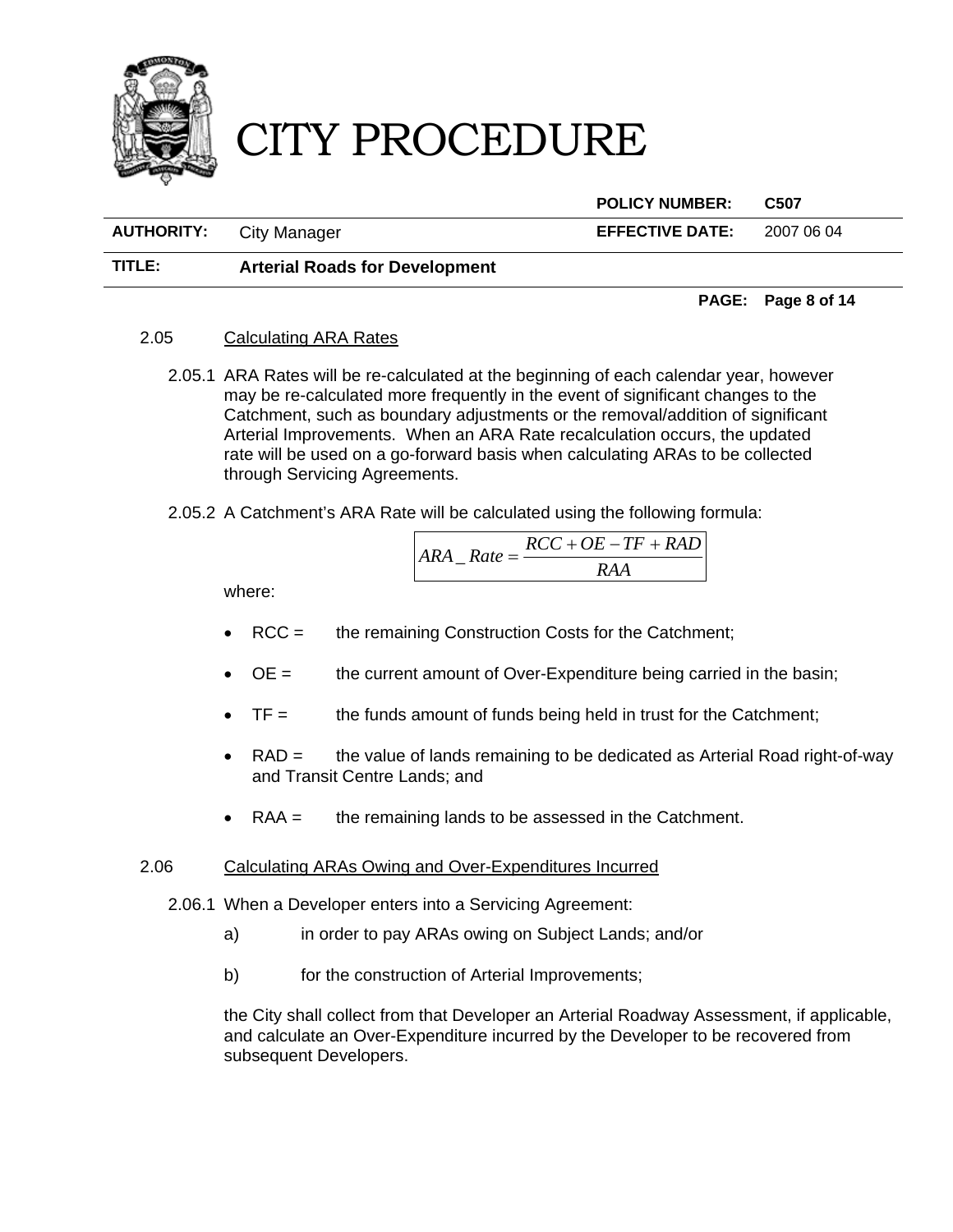

|                   |                                       | <b>POLICY NUMBER:</b>  | C507       |
|-------------------|---------------------------------------|------------------------|------------|
| <b>AUTHORITY:</b> | City Manager                          | <b>EFFECTIVE DATE:</b> | 2007 06 04 |
| TITLE:            | <b>Arterial Roads for Development</b> |                        |            |

#### **PAGE: Page 9 of 14**

- 2.06.2 When calculating the ARA owing by a Developer, the following calculations shall be made:
	- a) Calculation 1 ARA = Assessable Area x ARA Rate
	- b) Calculation 2 Determination of the Developer's Construction Costs for the Arterial Improvements being constructed, which shall be approved by the City.
	- c) Calculation 3 For each previous Servicing Agreement carrying an Over-Expenditure, the following calculation shall be made:

 $\overline{\phantom{a}}$ J  $\setminus$  $\overline{\phantom{a}}$  $\setminus$  $\bigg) = \frac{AA}{PA + AA} \times \bigg($ J  $\left(\frac{Contribution\_to\_previous}{\sqrt{2}}\right)$  $\setminus$ *of* \_the \_ previous \_ agreement *The remaining unpaid OE AAPA AA agreements OEs Contribution* \_ to \_ previous  $_$ the\_ previous  $_$  $\_$  remaining  $\_$  unpaid  $\_$  $'s_\_$  $\overline{\phantom{a}}$  to  $\overline{\phantom{a}}$ where:

- AA = Assessable Area;
- PA= Previous Area;
- OE = Over-Expenditure

When the remaining unpaid OE of a Previous Agreement is less than or equal to \$25,000.00, the value of the calculation for that specific Previous Agreement shall be equal to the remaining OE being carried by that Previous Agreement

- 2.06.3 The ARA to be collected shall be determined in accordance with the following principles:
	- a) Assessment I If the Developer has no Construction Costs (when the results of Calculation 2 is zero) the Developer shall pay to the City the greater of:
		- i. the results of Calculation 1 (the ARA amount); or
		- ii. the sum of calculations made for all Previous Agreements pursuant to Calculation 3.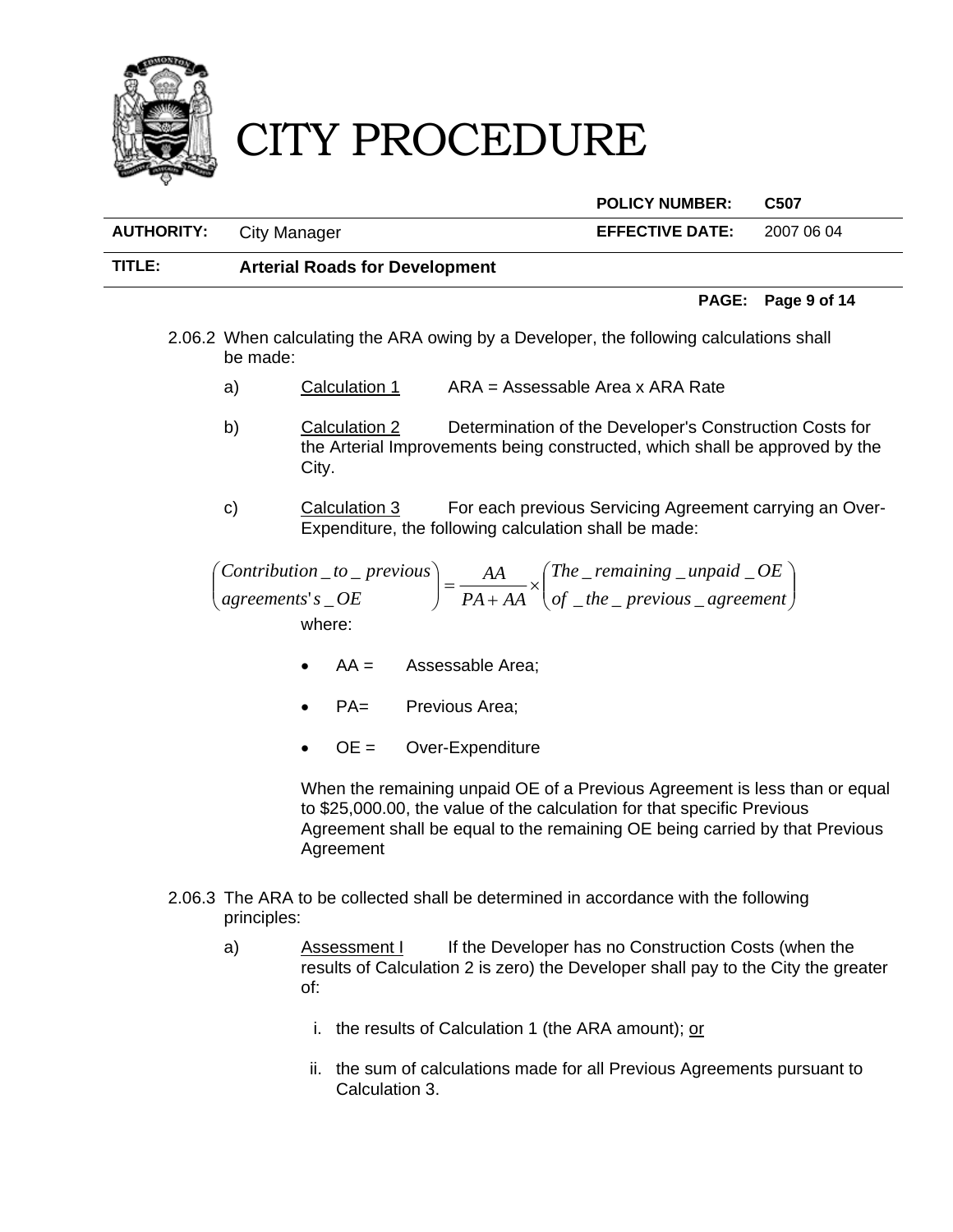

**POLICY NUMBER: C507** 

**AUTHORITY:** City Manager **EFFECTIVE DATE:** 2007 06 04

# **TITLE: Arterial Roads for Development**

### **PAGE: Page 10 of 14**

- b) Assessment II If the Developer has incurred construction costs (when the result of Calculation 2 is greater than zero), the Developer shall pay to the City the amount (if any) by which the results of Assessment I exceeds Calculation 2 (the Construction Costs). If the amount of Calculation 2 exceeds Assessment I, then no ARA shall be collected.
- 2.06.4 The Over-Expenditure incurred by a Developer pursuant to their Servicing Agreement will be repaid by future Developers within the same Catchment, and collected as conditions of Servicing Agreements for those future developments or subdivisions.
- 2.06.5 The Over-Expenditure incurred by a Developer through a Servicing Agreement will be equal to the actual ARA collected through the Servicing Agreement plus any Construction Costs incurred by the Developer, less the results of Calculation 1. If the Over-Expenditure amount calculated is negative (less than zero), the Over-Expenditure shall be deemed to be zero.

# 2.07 Recovery of Over-Expenditures

- 2.07.1 Where the City collects monies pursuant to this Policy, the monies shall be distributed to the Developers of all Previous Agreements within the Catchment that are then carrying Over-Expenditures.
- 2.07.2 Monies collected shall be distributed in the following manner:
	- a) Rebate I If the monies to be distributed were collected from a Developer who incurred no Construction Costs (i.e. the monies were paid in accordance with Assessment I) the monies shall be distributed to Developers of the Previous Agreements:
		- i. based *pro rata* on the amount of Over-Expenditures being carried by the Previous Agreements, if the Developer paid ARAs determined by Assessment I(i); or
		- ii. in accordance with the calculations pursuant to Calculation 3, if the Developer paid ARAs determined by Assessment I(ii).
	- b) Rebate II If monies to be distributed were collected from a Developer who incurred Construction Costs [reference Assessment II(i)], then the monies paid will be distributed *pro rata* based on Over-Expenditures being carried by Previous Agreements.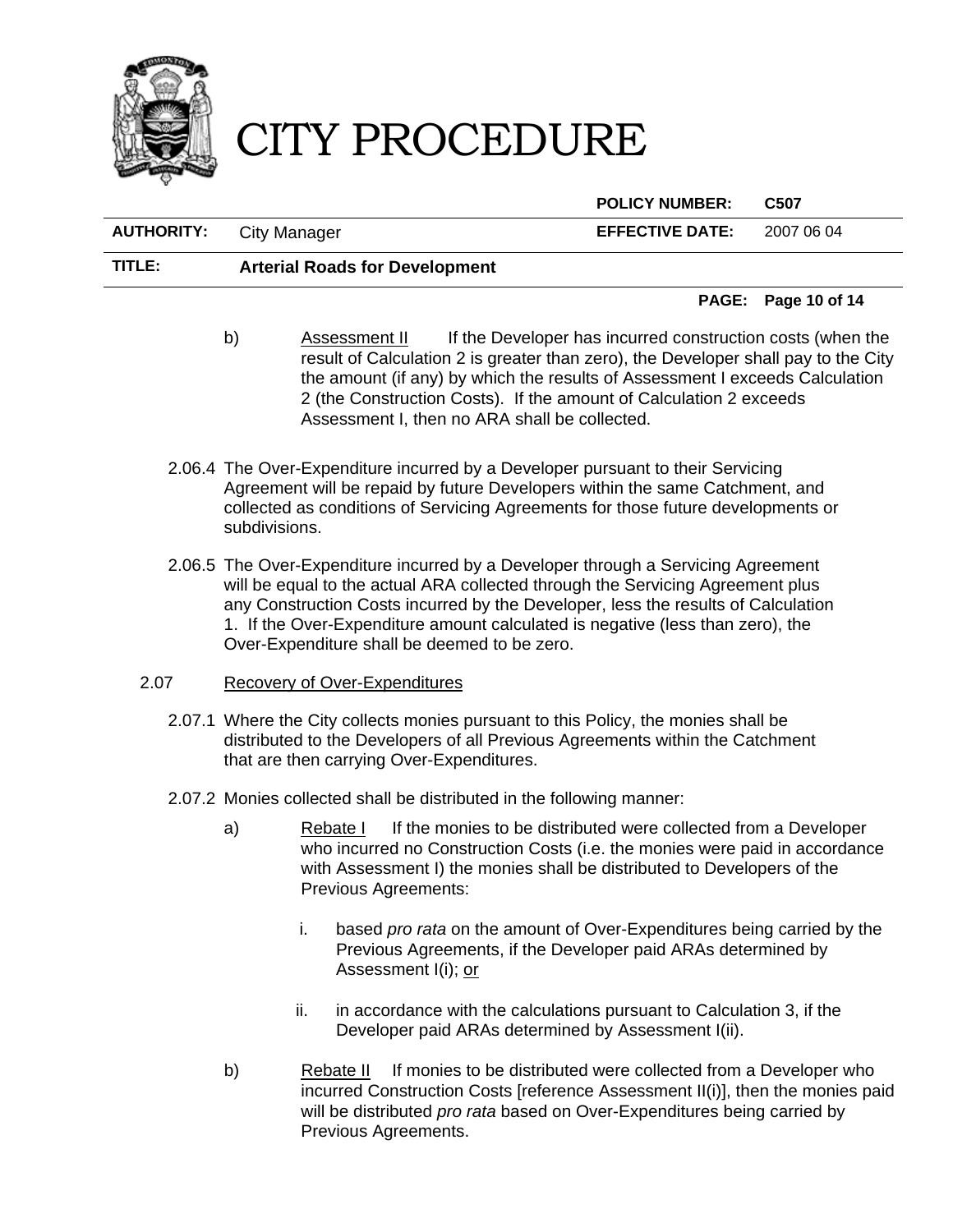

**POLICY NUMBER: C507** 

**AUTHORITY:** City Manager **EFFECTIVE DATE:** 2007 06 04

# **TITLE: Arterial Roads for Development**

### **PAGE: Page 11 of 14**

- 2.07.3 Where a Previous Developer is obligated to construct Arterial Improvements pursuant to a Servicing Agreement, however the required construction has yet to be completed, an Over-Expenditure will be deemed to have been incurred for that construction solely for the purpose of calculating ARAs owing by subsequent Developers. The rebates collected from those subsequent Developers will be held in trust by the City and only forwarded to those Previous Developers who have yet to complete their construction obligations upon:
	- a) the Arterial Road being constructed, operational and open to traffic to the satisfaction of the Transportation Department; and
	- b) submission of Construction Costs reflecting actual costs of the Arterial Improvements (certifying the unit rates and quantities used to determine payment), along with an estimated Construction Cost to complete, both of which are to be reviewed, approved and stamped by a Professional Engineer and submitted in a format acceptable to the Transportation Department.

# 2.08 Management of Catchment Fund Balances

- 2.08.1 To compensate Developers for change in the value of money over time, the balance on outstanding Over-Expenditures will be escalated annually, prior to annual re-calculation of ARA Rates. The escalation rate used will be equal to the Interest Rate.
- 2.08.2 Interest will be calculated and added to any Over-Expenditure balances that are carried into a new calendar year. The Interest shall only be calculated one time per year, and shall be done prior to calculating a new ARA Rate for the first time in that new calendar year.
- 2.08.3 Interest shall be applied to all Over-Expenditure balances being carried, with the exception of those Over-Expenditures that were initially created due to a Developer undertaking the construction of Arterial Improvements. In such an event, Interest shall only be applied to the Over-Expenditure starting the first full calendar year after the Arterial Improvements are constructed and the Arterial Roadway is operational and open to traffic to the satisfaction of the Transportation Department.
- 2.08.4 Interest shall also be applied to any funds that are being held in trust that are carried over into a new calendar year. The interest applied on these trust funds shall be determined by the Corporate Services Department, and shall be based on the actual interest that accrued on those trust funds.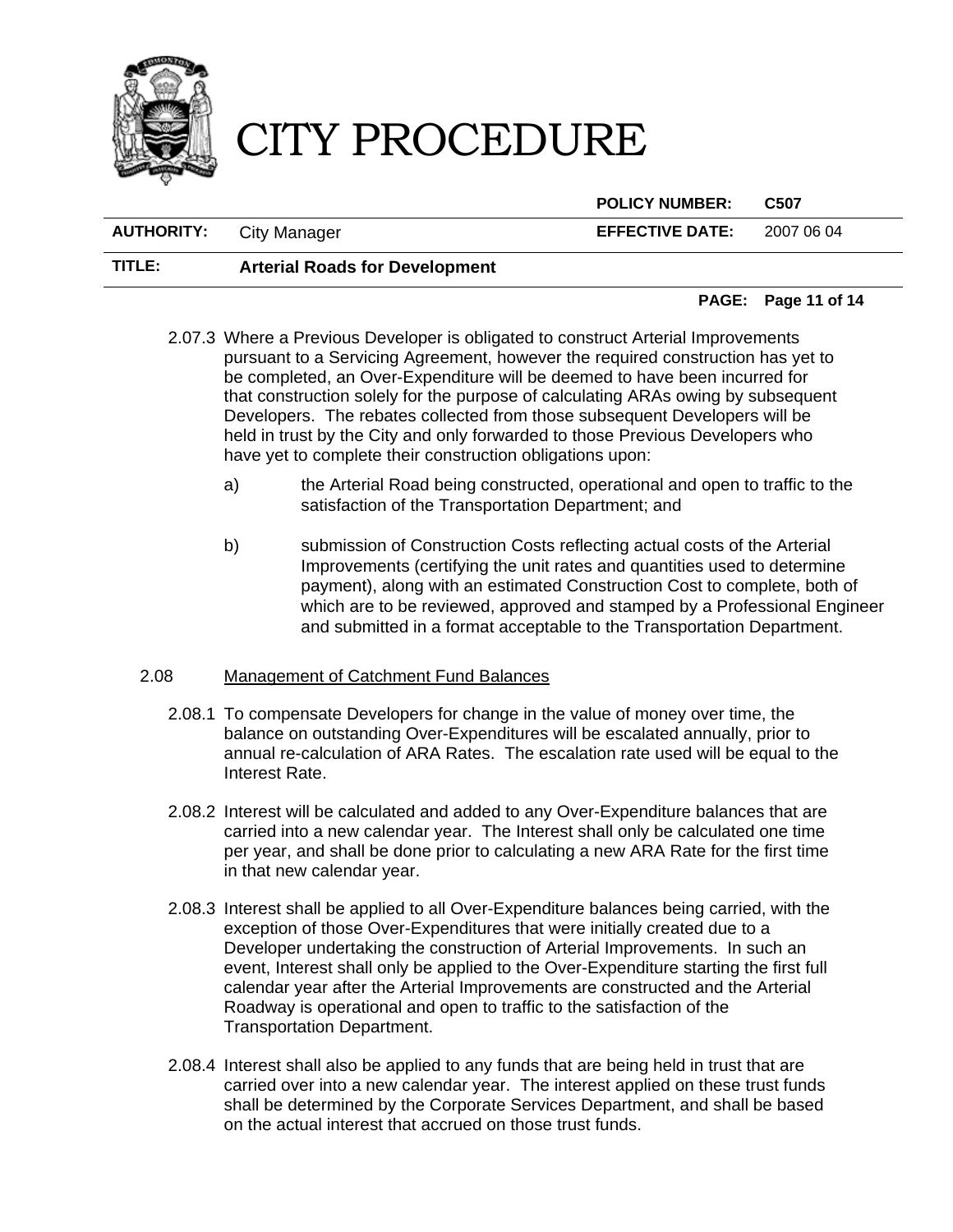

**POLICY NUMBER: C507** 

**AUTHORITY:** City Manager **EFFECTIVE DATE:** 2007 06 04

# **TITLE: Arterial Roads for Development**

#### **PAGE: Page 12 of 14**

### 2.09 Over-Expenditure Adjustments for Actual Construction Costs

- 2.09.1 Pursuant to section 2.07.3(a) above, Developers are required to submit actual Construction Costs, along with an estimated Construction Cost to complete for any outstanding construction.
- 2.09.2 The City shall adjust the applicable Over-Expenditure to reflect the actual and estimated remaining Construction Costs, prior to forwarding rebates back to Previous Developers.
- 2.09.3 Developers shall submit actual and/or estimated remaining Construction Costs for those Arterial Improvements constructed and/or yet to be completed on a yearly basis prior to the City recalculating ARA Rates for the first time during that calendar year. Developers may submit actual and estimated remaining Construction Costs more frequently if they deem it appropriate, however shall submit them more frequently if required to do so by the Transportation Department.
- 2.10 Arterial Development Agreements
	- 2.10.1 When a Developer enters into a Servicing Agreement for construction of Arterial Improvements, however the Assessable Area for the Servicing Agreement is equal to zero, an Assessable Area will be assigned to the Servicing Agreement equal to one hectare (rounded to the nearest one tenth of a hectare) for each one million dollars in estimated Construction Costs (for example: Construction Costs of \$2,665,000.00 will be assigned an Assessable Area of 2.7 hectares).
- 2.11 Creek Crossings and Other Grade Separated Railway Crossings
	- 2.11.1 Where a creek crossing or other grade separated crossing is identified as an Arterial Improvement in Bylaw 14380, as amended, the Transportation Department may construct the crossing, and recover those Construction Costs pursuant to this Policy.
	- 2.11.2 Budget constraints causing delays in the Transportation Department from constructing a crossing will not be a reason for the City to hold up a Developer initiated subdivision or development from advancing, unless the crossing provides the only access to the Subject Lands.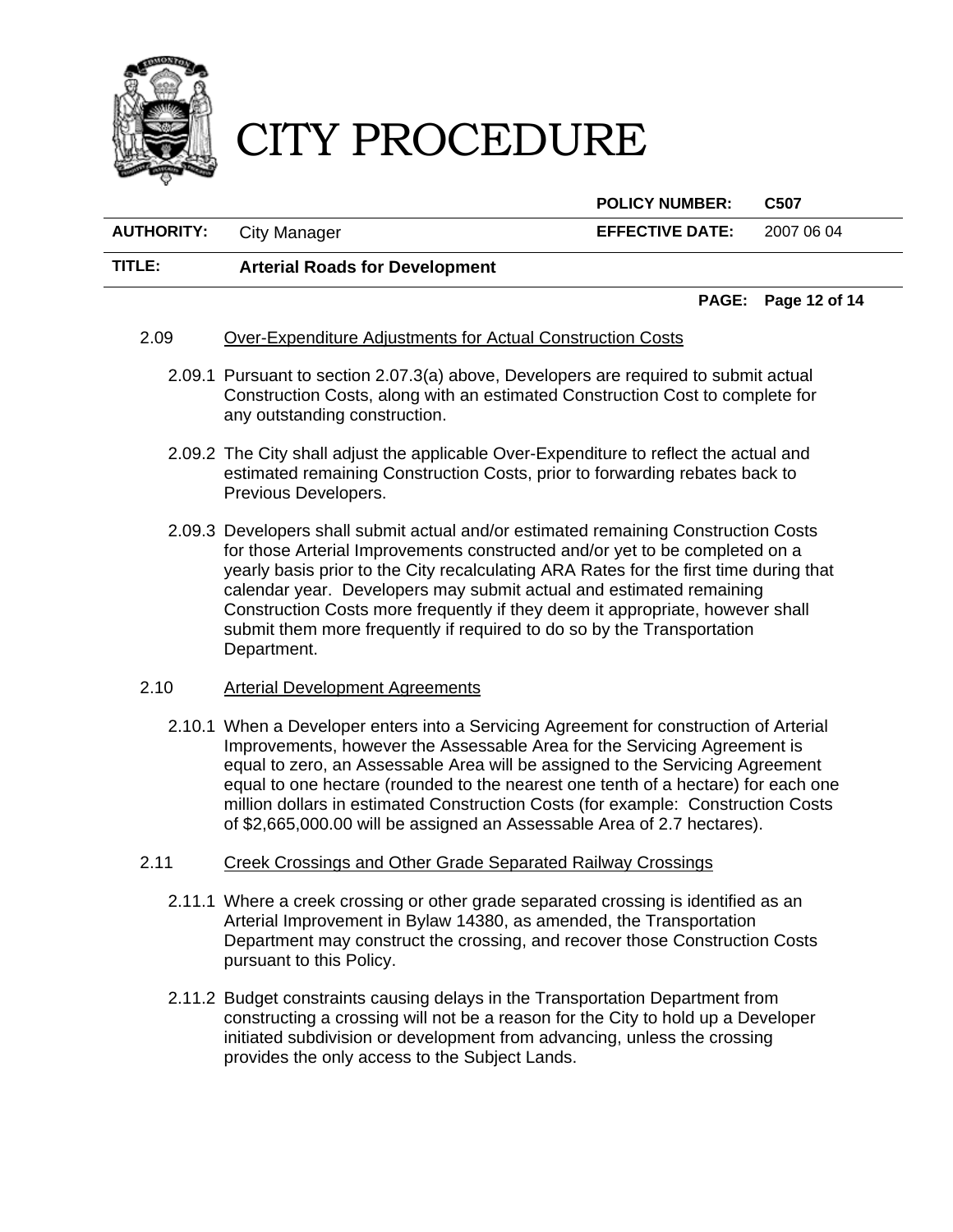

**POLICY NUMBER: C507** 

**AUTHORITY:** City Manager **EFFECTIVE DATE:** 2007 06 04

# **TITLE: Arterial Roads for Development**

**PAGE: Page 13 of 14** 

### 2.12 Four Lane vs. Two Lane Construction

2.12.1 When it is determined that only two or three lanes of a four or five lane Arterial Road can be constructed due to insufficient Arterial Road right-of-way, the City may allow the Developer to only construct the first two or three lanes. The City may then require that a subsequent Developer build the remaining lanes as a condition of a future subdivision or development permit.

### 2.13 Arterial Roads on Catchment Boundaries

- 2.13.1 When a Developer constructs an Arterial Road that bisects multiple existing Catchments, that Developer will incur an Over-Expenditure in each of the two Catchments. The Construction Costs, less any component of the cost associated with Arterial Dedication, shall be allocated equally to each Catchment.
- 2.13.2 In the event that a Developer (excluding when the Transportation Department of the City acts as a Developer) incurs Over-Expenditures in multiple Catchments pursuant to section 2.13.1, and that Developer does not own land in one or more of those Catchments, the Over-Expenditure incurred in those Catchment will be paid in full by the first subsequent Developer who enters into a Servicing Agreement which administers ARAs and/or Over-Expenditure in the applicable Catchment. The funds collected from that subsequent Developer will be in addition to any ARAs owing pursuant to section 2.06.3 hereto.

# 2.14 Transportation Department's Discretion

- 2.14.1 The Transportation Department of the City has in its sole discretion:
- a) the ability to defer ARAs owing on a subdivision or development permit application, if the Transportation Department determines that the proposed subdivision or development permit has no substantive impact on the City's transportation system, and more specifically no substantive impact on the Arterial Roads within the applicable Catchment. The ARA owing would therefore be payable at the time of further subdivision or issuance of a future development permit for the Subject Lands, whichever first occurs;
- b) the ability to assess a subdivision or development for municipal services use (examples include, but are not limited: to fire halls, police stations, libraries, waste management facilities, recreation centres, municipal fleet garages, maintenance yards and complexes) an assessment equal to Calculation 1, regardless of what Calculation 3 equals. In these instances, the City will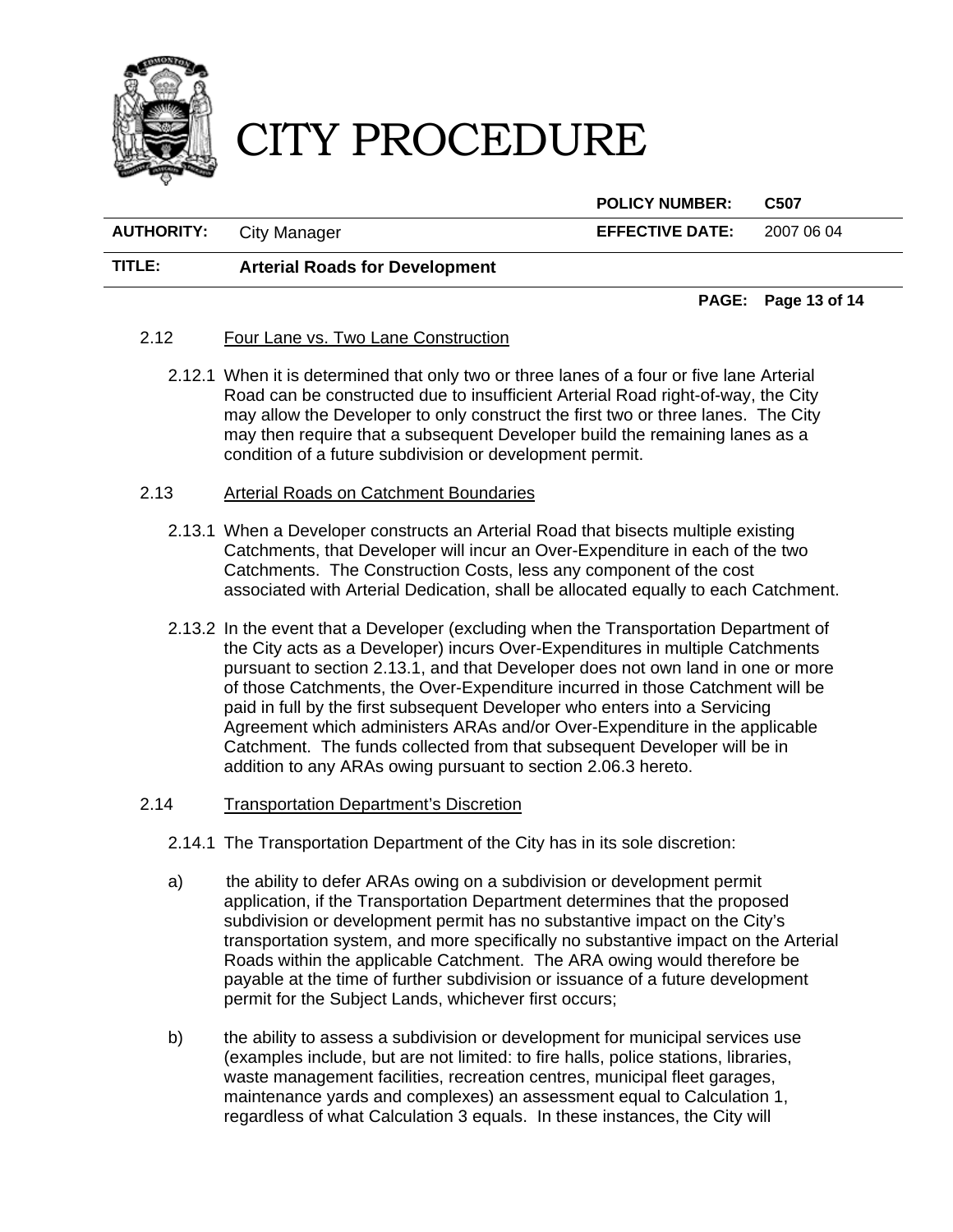

**POLICY NUMBER: C507** 

| <b>AUTHORITY:</b> | City Manager                          | <b>EFFECTIVE DATE:</b> | 2007 06 04 |
|-------------------|---------------------------------------|------------------------|------------|
| TITLE:            | <b>Arterial Roads for Development</b> |                        |            |

#### **PAGE: Page 14 of 14**

distribute the funds collected pursuant to Calculation 1 *pro rata* based on the amount of Over-Expenditure being carried by each Previous Agreement; and

- c) the ability to assess a subdivision or development of Industrial Lands an assessment equal to Calculation 1, regardless of what Calculation 3 equals. In these instances, the City will distribute the funds collected pursuant to Calculation 1 *pro rata* based on the amount of Over-Expenditure being carried by each Previous Agreement.
- 2.15 Arterial Road Right-of-Way Closures
	- 2.15.1 When an Arterial Road right-of-way closure occurs, whether the Arterial Road be a government road allowance or not, and those lands are sold, the proceeds of that sale shall be distributed *pro rata* based on the Over-Expenditures being carried by Previous Developers in the applicable Catchment.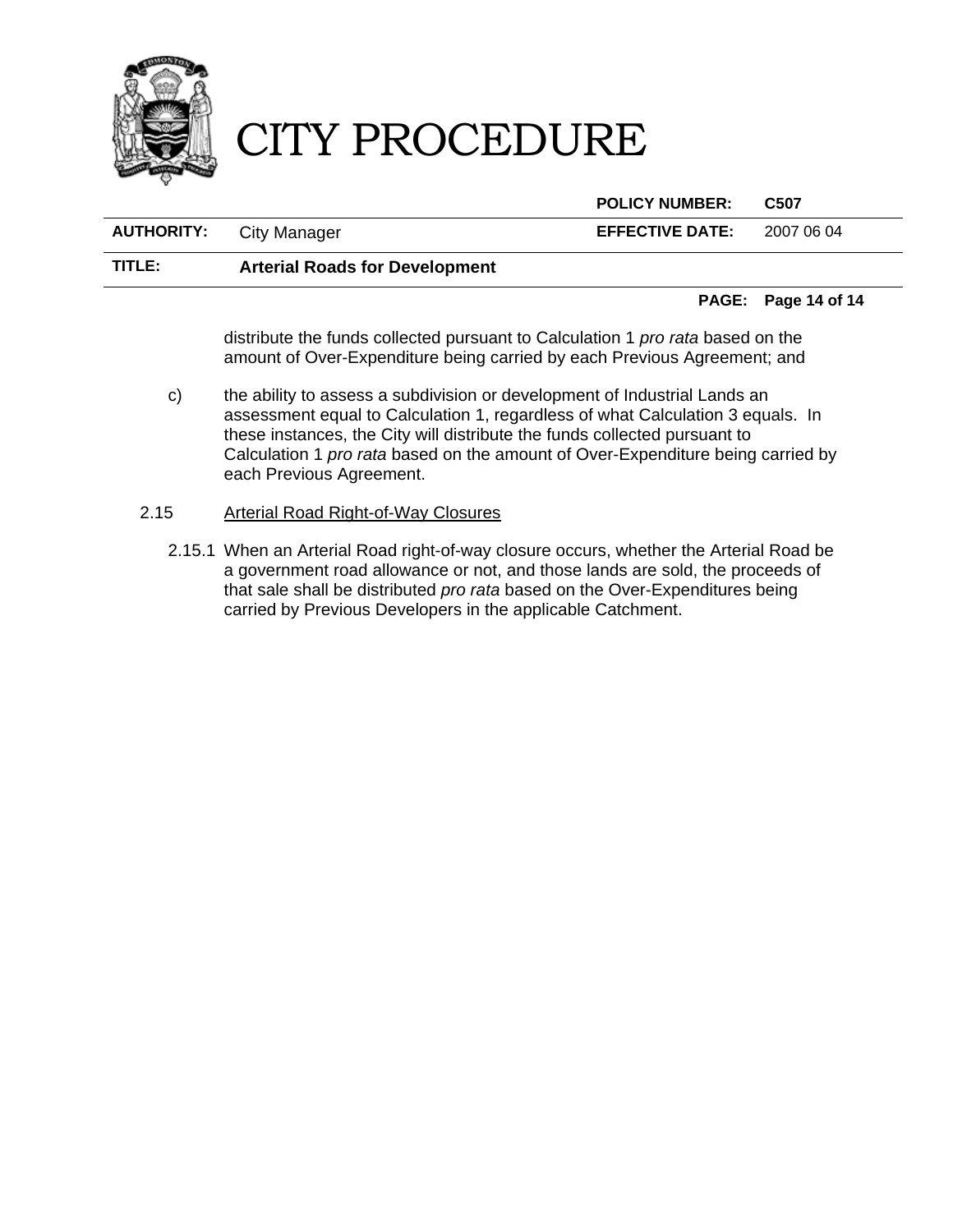# **APPENDIX "A" CITY PROCEDURE FOR CITY POLICY C507**

The following principles are to be used when assigning the Construction Costs of an Arterial Improvement to Catchments, when the Arterial Improvement does not fall entirely within one Catchment:

1. **Arterial Road Bisecting Two Catchments** — the cost of an arterial road which bisects adjacent catchments will be deemed to benefit each catchment on a 50% / 50% basis. That is ½ of the cost of the arterial roadway will form part of the assessment of each catchment.



2. **Arterial Road Bordering a Catchment Area and an Undefined Area of Development** — will be treated in a fashion similar to an arterial bisecting two catchment areas. Costs allocated to the undefined area will be applied to the undefined area when an ARA catchment is created for the undefined area.



3. **Arterial Road Bordering a Catchment Area and an Area Not For Future Development** — for situations where an arterial roadway is required which borders a catchment and an area which is not slated for development (these areas may include but are not be limited to the Transportation Utility Corridor, a ravine or un-developable natural area) the cost of an arterial road will be borne 100% by the catchment area.